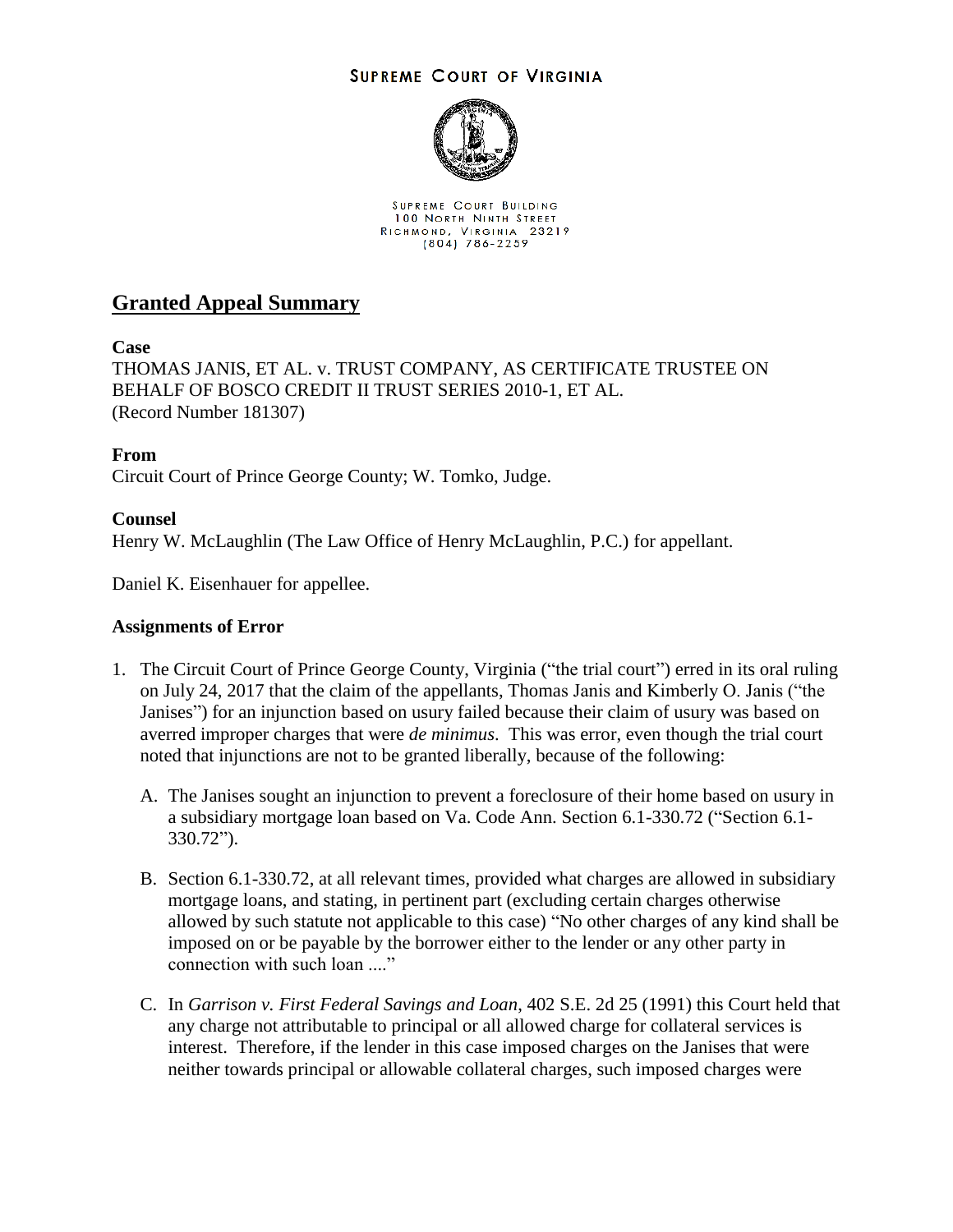interest and any such interest disallowed by Section 6.1-330.72 constituted disallowed interest and therefore usury.

- D. The Janises' complaint ("the complaint") verified by Kimberly O. Janis under oath, plausibly set forth that the lender imposed on the Janises two usurious charges -one for \$1 as an overcharge of the recordation fee and the other for \$158 for a claim of payment of a charge owed by the Janises which was tendered but not completed and not refunded to them.
- E. There is no *de minimum* [sic] exception to the usury prohibition in Section 6.1-330.72.
- F. Under the provisions of Va.Code Ann. Section 6.2-304 ("Section 6.2-304") because the subject loan was usurious, no interest was owed on the loan.
- G. In their complaint, vertified [sic] by the Janises under oath, because they owed no interest on the subject loan (pursuant to Section 6.2-304) they had satisfied the loan in full because they had paid more than the \$26,000 of the principal of the loan.
- H. Because the Janises had satisfied the loan in full, it was error for the trial court on July 24, 2017 to rule against their plea for an injunction to prevent foreclosure of their home on July 25, 2017.
- 2. The trial court erred in its written order entered on July 25, 2017 denying injunctive relief as to Count One of the complaint. This was error for the reasons set forth in Assignment of Error No.1, in Assignment of Error No.1 [sic], including subsections A thorugh [sic] H of that assignment of error.
- 4. The trial court erred in that part of the final order entered on July 9, 2018 which dismissed the complaint with prejudice. This was error because
	- A. The final order thereby dismissed that part of the complaint which prayed that the trial court appoint a special commissioner with instruction to mark the deed of trust as satisfied on grounds, avrred [sic] in the complaint, that (a) the loan was usurious; (b) as a result of such usury, no interest was due on the subject mortgage loan; and (c) with interest removed, the Janises had paid the loan in full.
	- B. The final order thereby dismissed that part of the complaint which sought a declaratory judgment that the Janises were not responsible for the lender's foreclosure costs related to scheduling a foreclosure for July 25, 2017.
	- C. The loan was usurious because the lender imposed on the Janises as to the secondary mortgage loan at issue in this case a \$1 charge claimed for a recordation charge paid to the clerk's office but not actually so paid and not among the charges for a secondary mortgage oan [sic] under the provisions of Section 6.1-330.72.